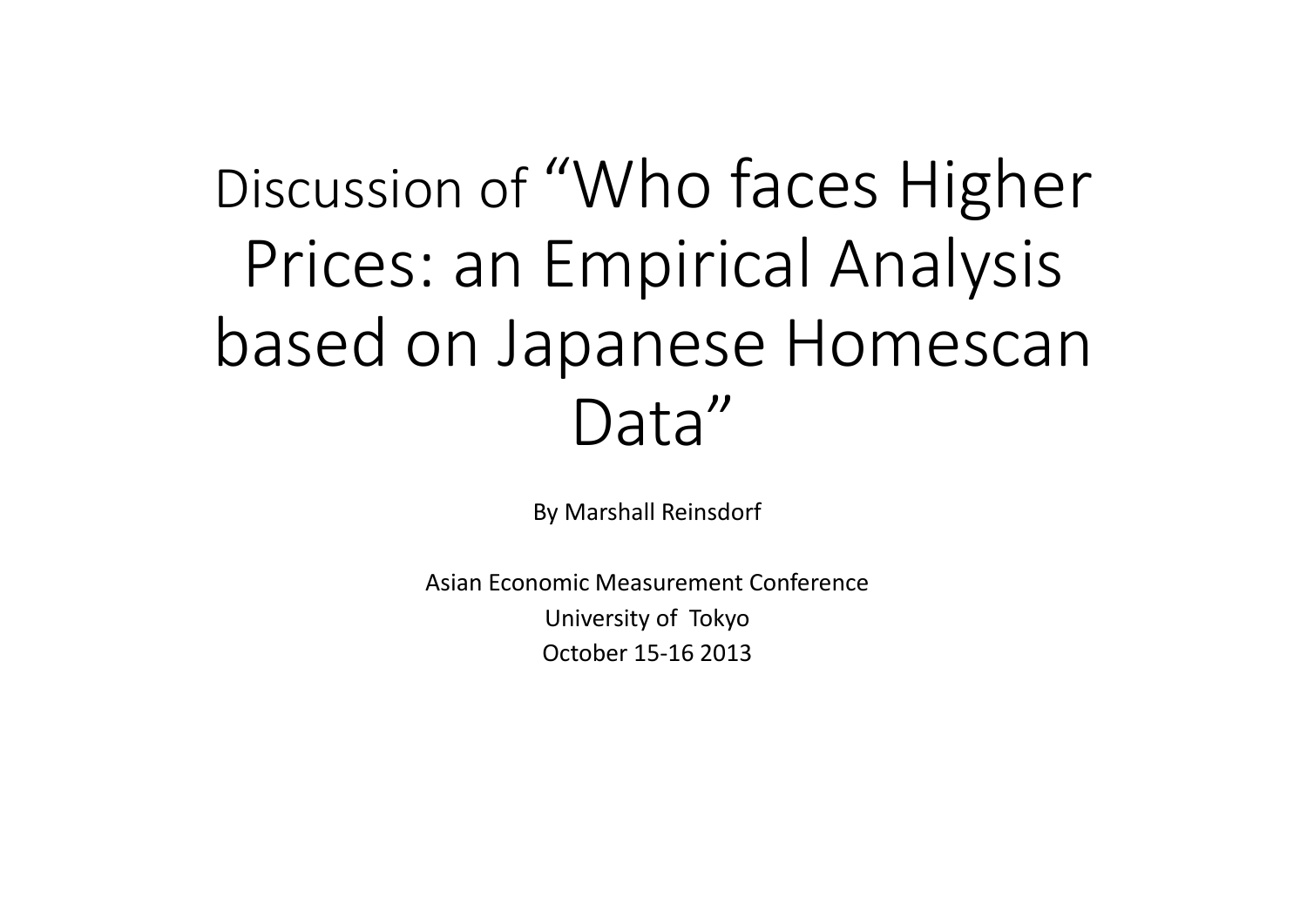#### Homescan Data from Intage

- Data cover about 12000 married households from all over Japan who scan in barcodes of everything they buy except random weight items
- Demographics generally close to Census data for this population, though older households are slightly under‐represented and families with 2 or more children are slightly over‐represented
- In age range 35‐54 wife more likely to be working (albeit part time)
- Household characteristics updated each year, so analysis of effects of time variation in income and age for same household is possible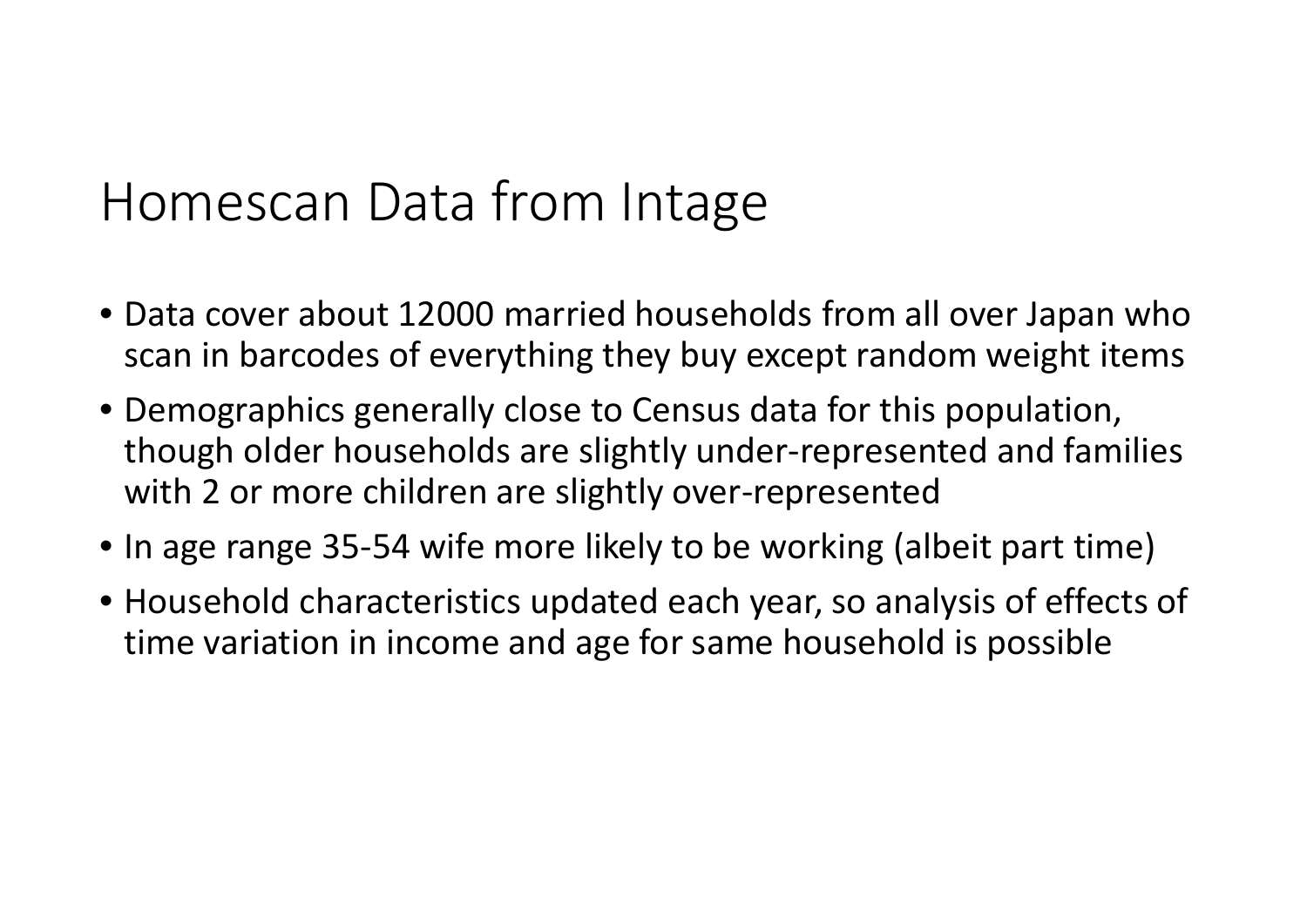#### Indexes used as variables

- Index of average price paid by each household relative to region's average price paid constructed as <sup>a</sup> Paasche index, then normalized to average to 1.
- Household's quantity indicator uses simple sum for all kinds of items
- Index of average store quality that reflects whether higher priced varieties or lower priced varieties are overweighed its sales mix
- Household quality index also measures price impact of variety mix
- Measure of percent of purchases during times of bargain prices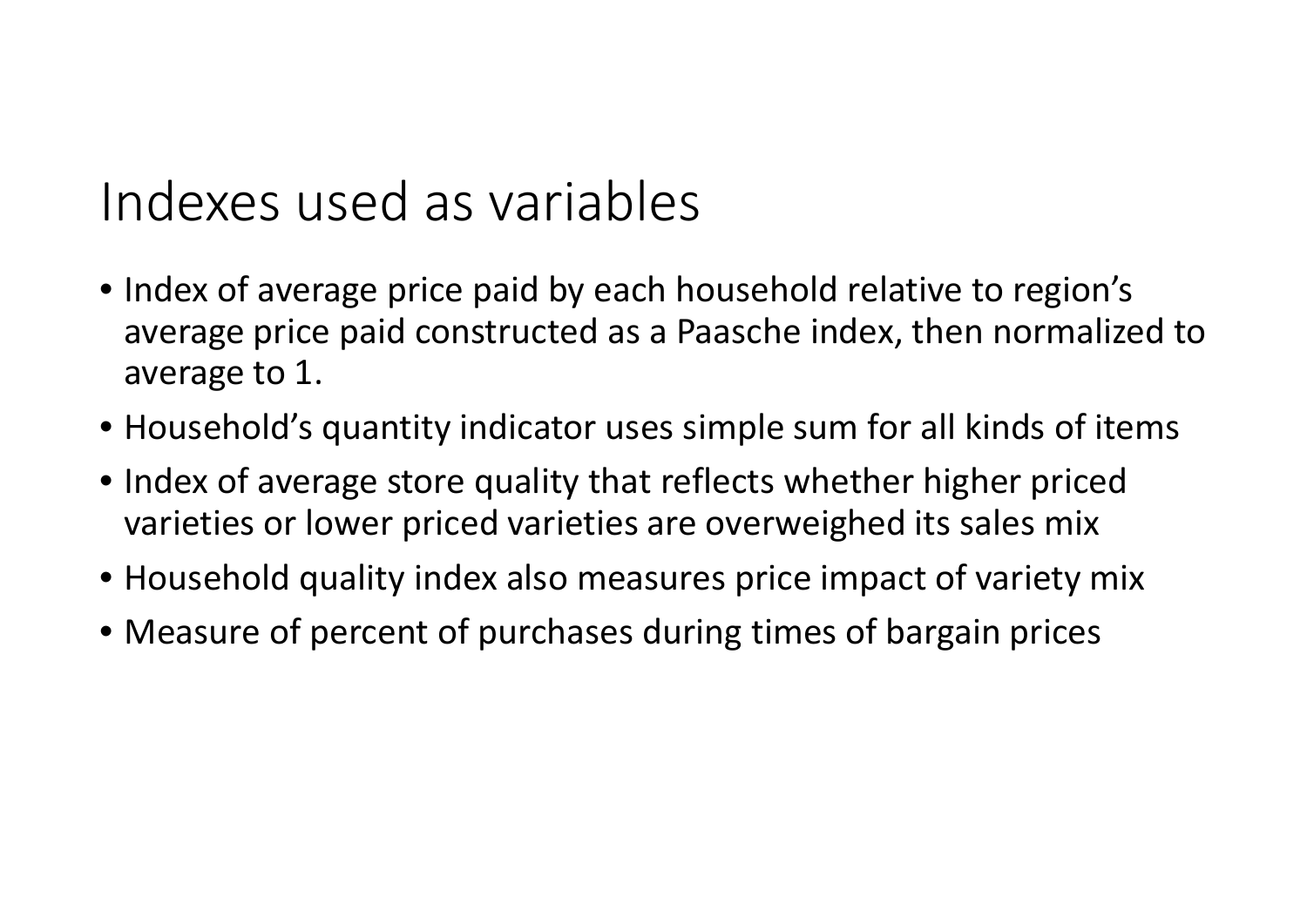#### Unlike in US, average price paid rises with age

Figure 2: Life-Cycle Profile of the Price Index

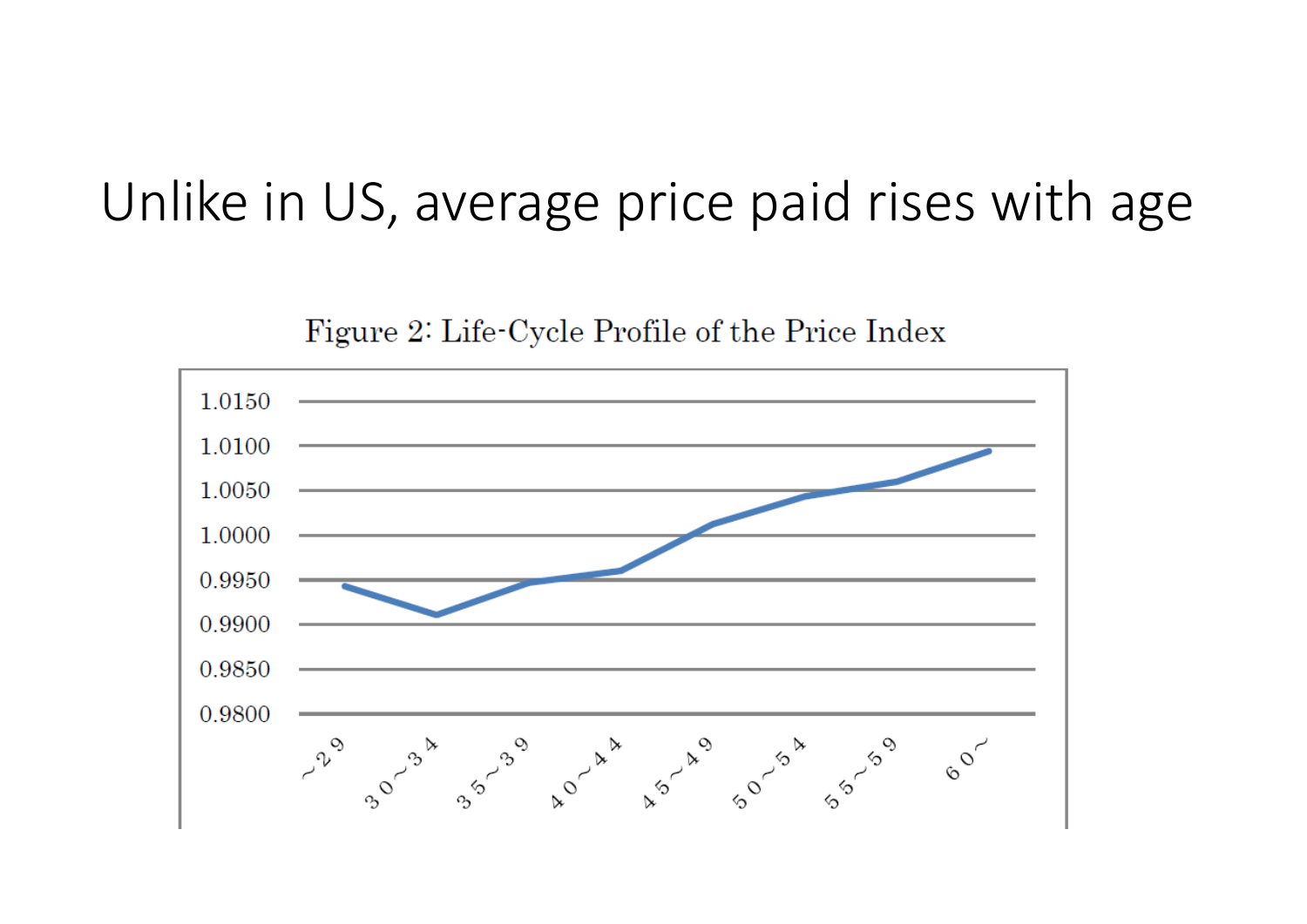## Other patterns that emerge

- Prices paid by household rise with income (though slope not high)
- Shopping behavior (more trips, more stores visited) lowers price paid in the cross‐section, but effects not large
- Households that prefer "luxury" stores and "luxury" varieties pay higher prices for identical items
- Buying at sale (bargain) prices has large effect on average price paid
- Store choice (i.e. type of store) can partially explain higher prices paid by elderly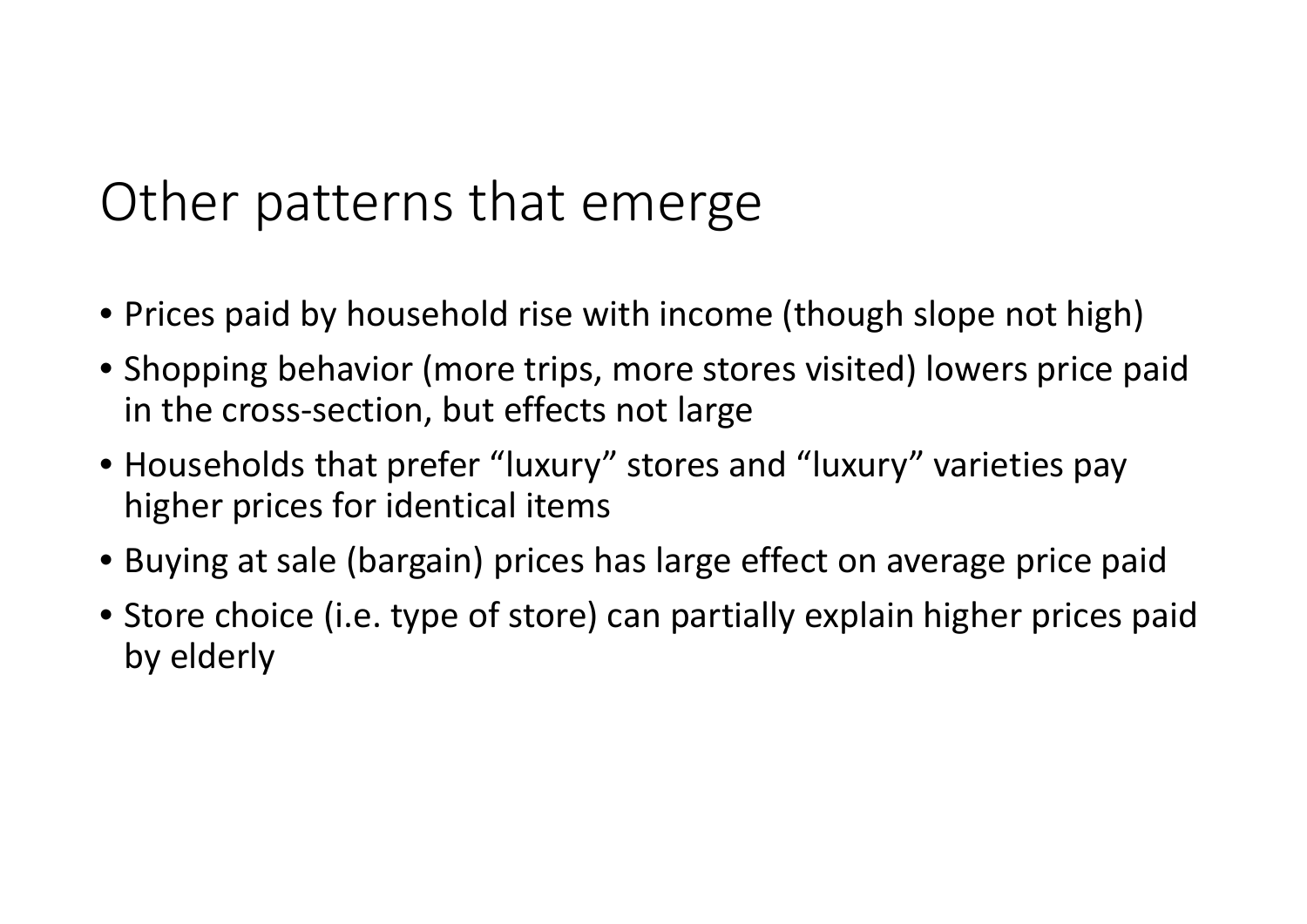## Questions and comments

- Is mass point at 0 for bargain purchases there because bargains are timed to occur when some households find it hard to get to the store?
- Can items that consumers regard as the same product have different JAN/Intage codes? Analysis of sensitivity to pooling of similar codes would be interesting.
- A bit more discussion of data reliability/collection process would be helpful
- Including *Percent purchased during bargains* as one of the explanatory variables muddies the interpretation of the other coefficients.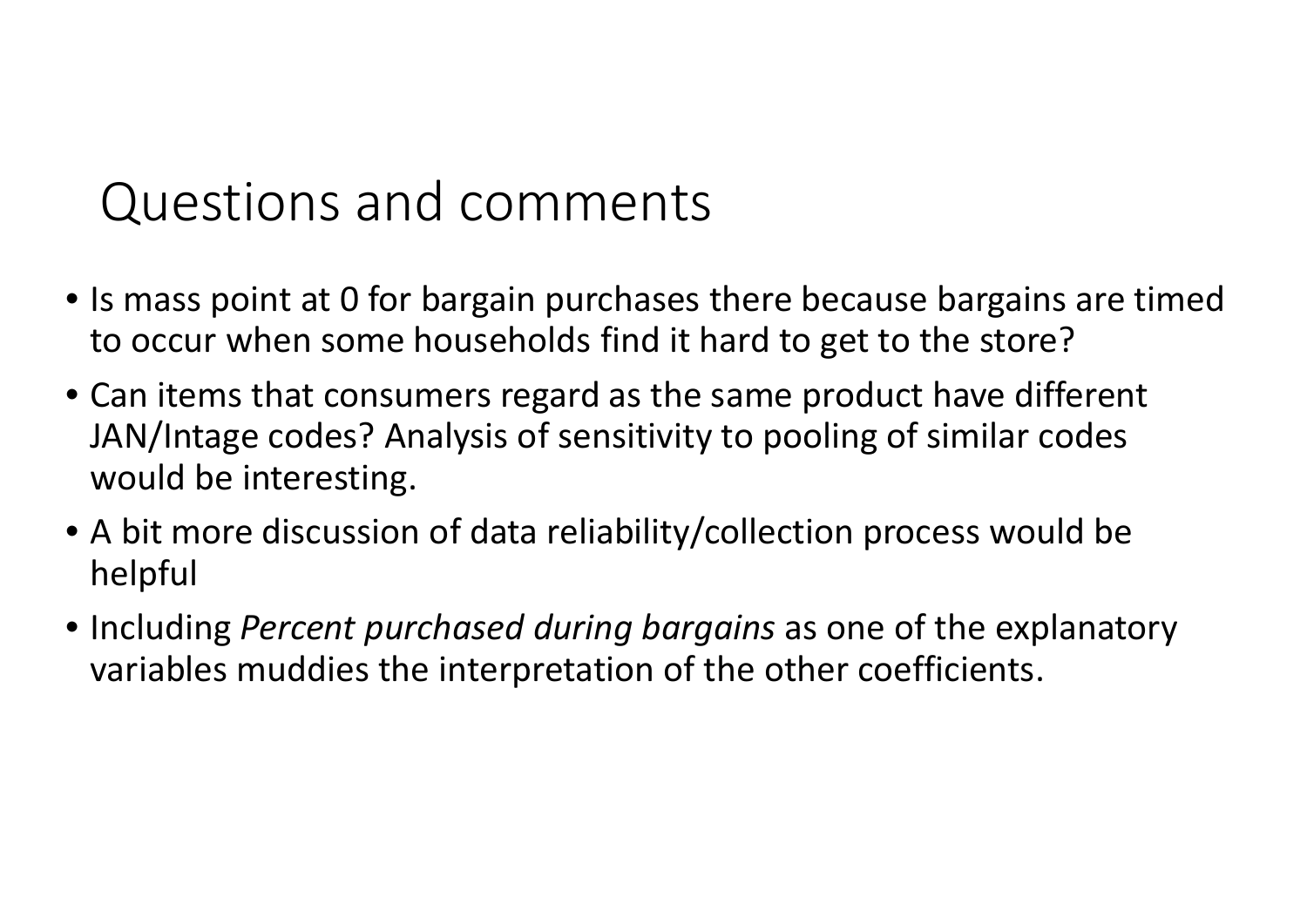# Suggestions for the author

- Use the Geary‐Khamis system of spatial indexes
- Calculate GK indexes for age group‐income group‐zone cells and use them to analyze age and income effects
- Can also analyze store choice, and preference for quality in this framework by substituting in hypothetical prices
- Also decompose by commodity category for which goods in particular do the elderly pay more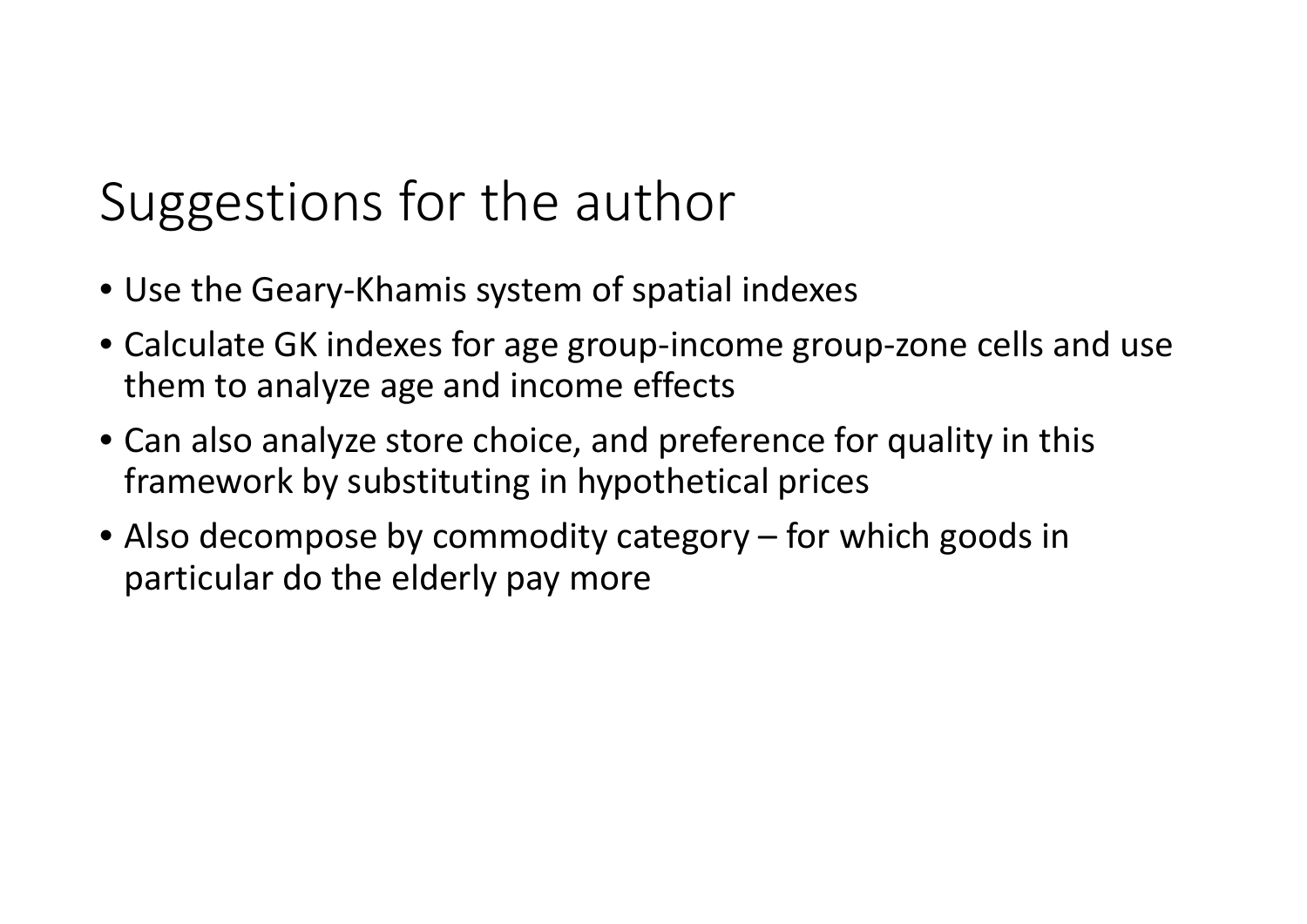#### How to calculate Geary‐Khamis indexes

- Denote household *h'*s quantity share for item *i* by  $\widehat{q}_{hi} = |q_{hi}/\sum_h q_{hi}|$
- $\bullet$   $\bar{p}$  $\mathbf{y}_i(\mathbf{I}) = \sum_h (p_{hi}/I_h) \hat{q}_{hi}$
- $\bullet$   $I_h(\overline{\mathbf{p}}) = \frac{\sum_{i} p_{hi} q_{hi}}{\sum_{i} \bar{p}_i q_{hi}}$
- $\bullet$   $\widehat{q}$  $\widehat{q}_h = \, \Sigma_i \; \bar{p_i} q_{hi} \, / \, \Sigma_h \, \Sigma_i \, p_{hi} q_{hi} = \Sigma_i \; \bar{p_i} q_{hi} \, / \, \Sigma_h \, \Sigma_i \, \bar{p_i} q_{hi}$
- $\bullet$   $I_G^* = \sum_{h \in G} \overline{\widehat{q}}$  $h{\in}G$  ' which equals 1 if *G* is the whole population